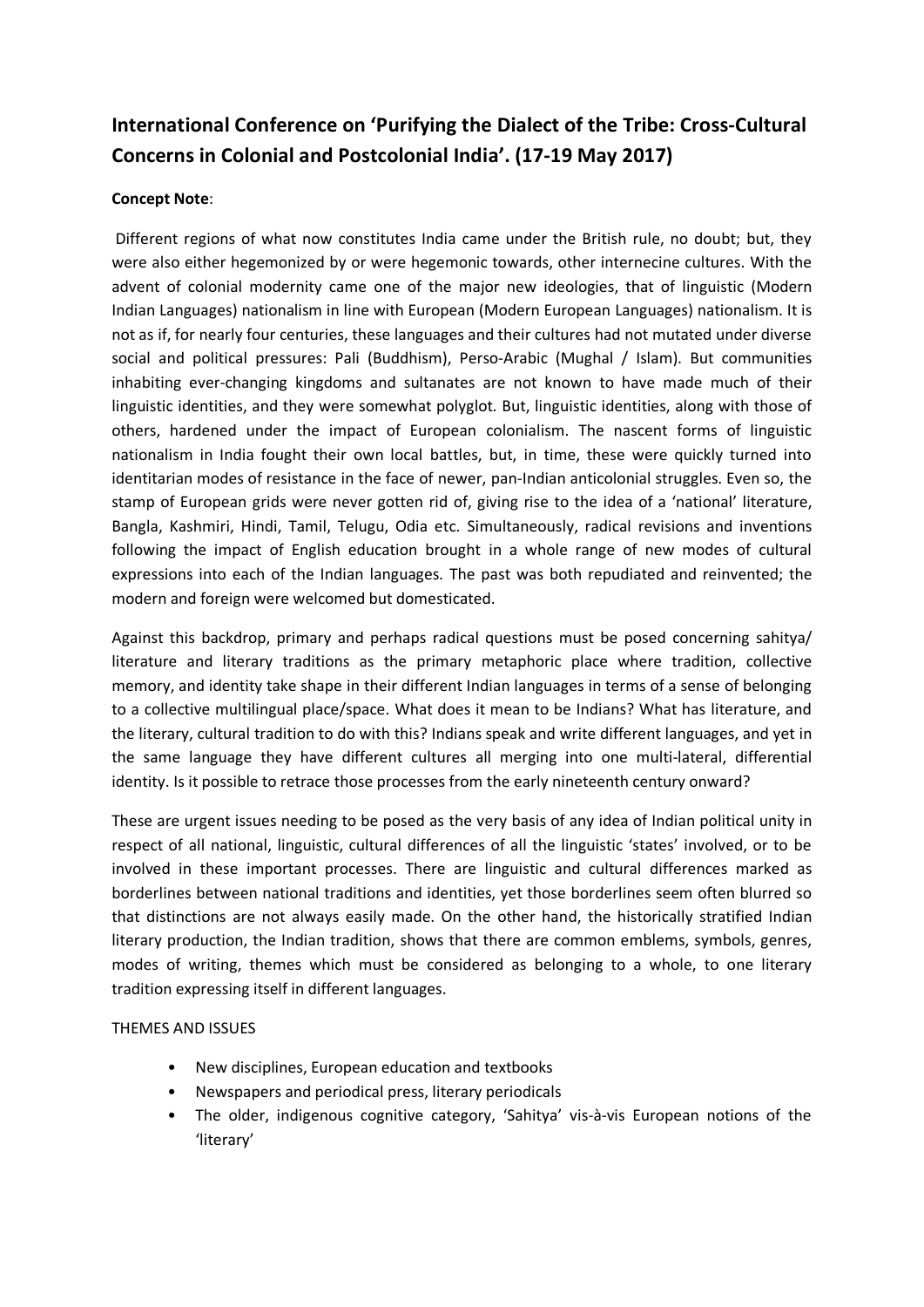- The emergence of the 'literary field,' and augmenting 'cultural capital' in mutually symbiotic linguistic regions.
- Reinventing and Understanding the Past: Regional histories to literary histories
- Language-Dialect Controversies
- New genres and conventions in mutual linguistic interface
- Prose and its uses across kindred linguistic cultures
- Popular, folk and other forms of entertainment
- Caste, tribe and gender
- Of desaja/bidesia and jatiya and bejatiya bhasas etc.

An International conference on 'Purifying the Dialect of the Tribe: Cross-Cultural Concerns in Colonial and Postcolonial India' was organised at IIAS during 17-19 May 2017. Professor Sumanyu Satpathy, Fellow, IIAS was the Convener of the seminar. The welcome address was given by Professor Anand Kumar, Fellow, IIAS. Professor Sumanyu Satpathy, Convener of the seminar gave introductory remarks. The keynote address was given by Professor Javed Majeed, Department of English and Comparative Literature, King's College London.

## PARTICIPANTS:

- Professor E.V. Ramakrishnan, Professor Emeritus, Central University of Gujarat
- Dr. Rakhshanda Jalil, 46 New Moti Bagh, New Delhi
- Professor Regenia Gagnier, Professor of English, University of Exeter, Exeter
- Mr. Shaswat Panda, Department of English, Faculty of Arts, University of Delhi, Delhi
- Mr. Umasankar Patra, Ph.D Scholar, Department of English, University of Delhi, Delhi
- Dr. Lalit kumar , Department of English, Deen Dayal Upadhyaya College, University of Delhi
- Professor Mohd. Asaduddin, Department of English, Faculty of Humanities and Languages, Jamia Millia Islamia, New Delhi
- Professor Jatindra Kumar Nayak, Department of English, Ravenshaw University, Orissa
- Dr. Ayesha Mukherjee, Department of English, University of Exeter, Exeter
- Dr. Ranita Chatterjee , Department of English and Film, College of Humanities, University of Exeter
- Dr. Animesh Mohapatra, Department of English, Delhi College of Arts and Commerce, New Delhi
- Professor Wendy Singer, Department of History, Kenyon College, Gambier
- Dr. Jagriti Upadhyaya , Sardar Patel University of Police, Security and Criminal Justice, Jodhpur
- Professor Tanutrushna Panigrahi, Department of Humanities, International Institute of Information Technology
- Ms. Madhura Damle, Department of Political Science, Presidency University, Kolkata